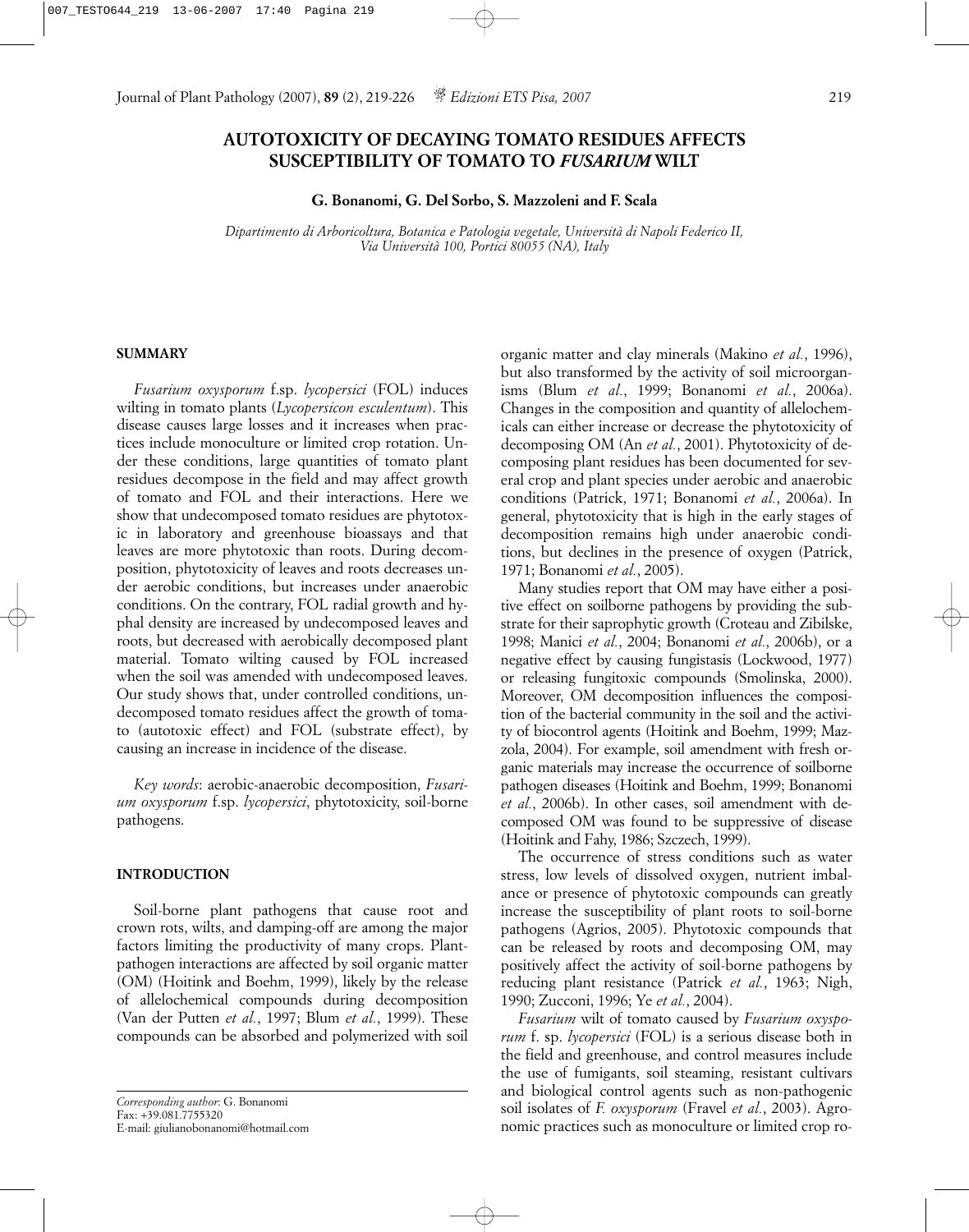tation increase the incidence of the disease, probably due to the rapid build-up of the FOL soil inoculum due to the infected plant residues. The incidence of wilt diseases depends on temperature (Larkin and Fravel 2002) and soil properties such as pH, texture, nutrient availability and OM content. However, the ecology of the saprophytic life stage of FOL in relation to OM is not clear. Soil amendments with vermicompost (Szczech, 1999) and cruciferous plant residues (Smolinska, 2000) have been found to be suppressive towards FOL, but there are no studies about the effects of tomato residues on disease development.

In this work we studied the effects of decomposition of tomato residues (leaves and roots) on the growth of tomato and FOL and their interaction. Based on previous work with other plant species (Bonanomi *et al.*, 2006a; Bonanomi *et al.*, 2006b), the hypotheses were: (i) undecomposed tomato residues are phytotoxic, but during decomposition their toxicity can either decrease or increase under aerobic and anaerobic conditions, respectively; (ii) undecomposed tomato residues allow saprophytic growth of FOL; (iii) soil amendment with fresh tomato residues increases the incidence of tomato wilt.

## **MATERIALS AND METHODS**

**Decomposition of tomato residues**. Tomato (cv San Marzano) leaves and roots were collected from the field in April 2004 (Campania Region, Southern Italy). Immediately after harvest, the material was slowly dried (30 $\degree$ C for 10 days), chopped with scissors (size <1 cm), and stored at room temperature.

The residues, leaves and roots separately, were decomposed in the laboratory by placing the dry plant materials in 2-l beakers with distilled water (5% dry weight  $-50$  g  $1<sup>-1</sup>$ ) at 26 $\pm$ 4°C for 30 days. A 10 ml soil inoculum (a 10% w/w mixture obtained by diluting in water 1 g of the field soil in which tomato plants was cultivated) was added to the organic matter. Aerobic conditions were obtained by pumping air into the mixture, while anaerobic conditions were obtained by keeping the beakers closed. Distilled water was added to compensate for evaporation. This method of decomposition was used because it is rapid, easily reproducible, and allows a standardization that avoids the effects of varying soil type (Zucconi *et al.*, 1981; Bonanomi *et al.*, 2006a). The experimental decomposition in water can be considered comparable to those occurring in the field, because the soil microbial community always operates in thin water films that surround solid particles or are inside soil aggregates (Stotzky, 1997; Nannipieri *et al.*, 2003).

Samples of the aqueous suspension were collected 5 h after the start of the experiment and then at 5, 10, 20 and 30 days. Samples were centrifuged (2935 *g* for 10 min), sterilised (micro-filtration with 0.22 µm pore filters), diluted in distilled water to three concentrations (50, 16.6 and 5 g  $\vert$ <sup>-1</sup>) and stored at  $-20^{\circ}$ C. Electrolytic conductivity (EC) and pH of aqueous extracts were measured at each time to check on the progress of decomposition.

**Autotoxicity and phytotoxicity of the extracts**. The toxicity effect of the extracts was assessed by measuring root elongation of tomato (cv San Marzano) and *Lepidium sativum*. The latter species was used because it is extremely sensitive to phytotoxic substances (Zucconi *et al*., 1981; Gehringer *et al.*, *2*003).

The assays were conducted in a growth chamber at constant temperature (27°C in the dark). Twenty seeds of each species were placed on a sterile filter paper wetted with 4 ml of test solution in a 9 cm Petri dish. The experiments were done with three different concentrations (50, 16.6 and 5 g  $1^{-1}$ ) of leaf or root extracts from aerobic or anaerobic samples. Each experiment was replicated 10 times and distilled water was used as the control.

Another assay with the same experimental design tested the effects of pH (4.3, 5.5, 6.3, 7.0, 8.0 and 9.5) and EC (0.1, 1.8, 6.2, 8.1, 11.2, 14.5 and 20.5 mS/cm) on tomato root elongation. Different pHs were obtained using MES buffer (Sigma-Aldrich, Steinheim, Germany) adjusted with 1M NaOH. Different ECs were obtained by increasing the amount of NaCl in the solution (Macias et al., 2000). A totally randomised experimental design was used and root length was measured after 36 hours from germination for *L. sativum* and 6 days for tomato. Data were expressed as percent of inhibition of root elongation compared to controls.

**Tomato extract effect on FOL growth**. Extracts from three sample times (5 h, 10 and 30 days) for both leaves and roots from aerobic and anaerobic conditions were tested on the saprophytic growth of FOL. Media were prepared by mixing agar, sterile water and sterile tomato residue extracts to obtain three dilution levels (50%, 10% and 0%). Fifteen ml of each medium were placed in a 9-cm Petri dish. FOL inoculum was prepared by growing the fungus on PDA (Potato dextrose agar, DIFCO) at 21°C. After 10 days, 10 ml of sterile water were added and the culture surface was scraped to remove conidia. The suspension was filtered, centrifuged, washed twice with sterile water and adjusted to a concentration of  $10^5$  conidia ml<sup>-1</sup>. After 24 hours from substrate preparation a drop of 5 µl of conidial suspension was applied on the centre of a Petri dish containing the extract media. Radial mycelium colony growth was measured every 24 h for 7 days. After 7 days, hyphal density of each colony was measured on five randomly chosen points by counting the number of hyphae crossing a 1 mm line. Five replications were used for each treatment and the experiment was repeated twice. Additional mineral or organic-rich supplements were not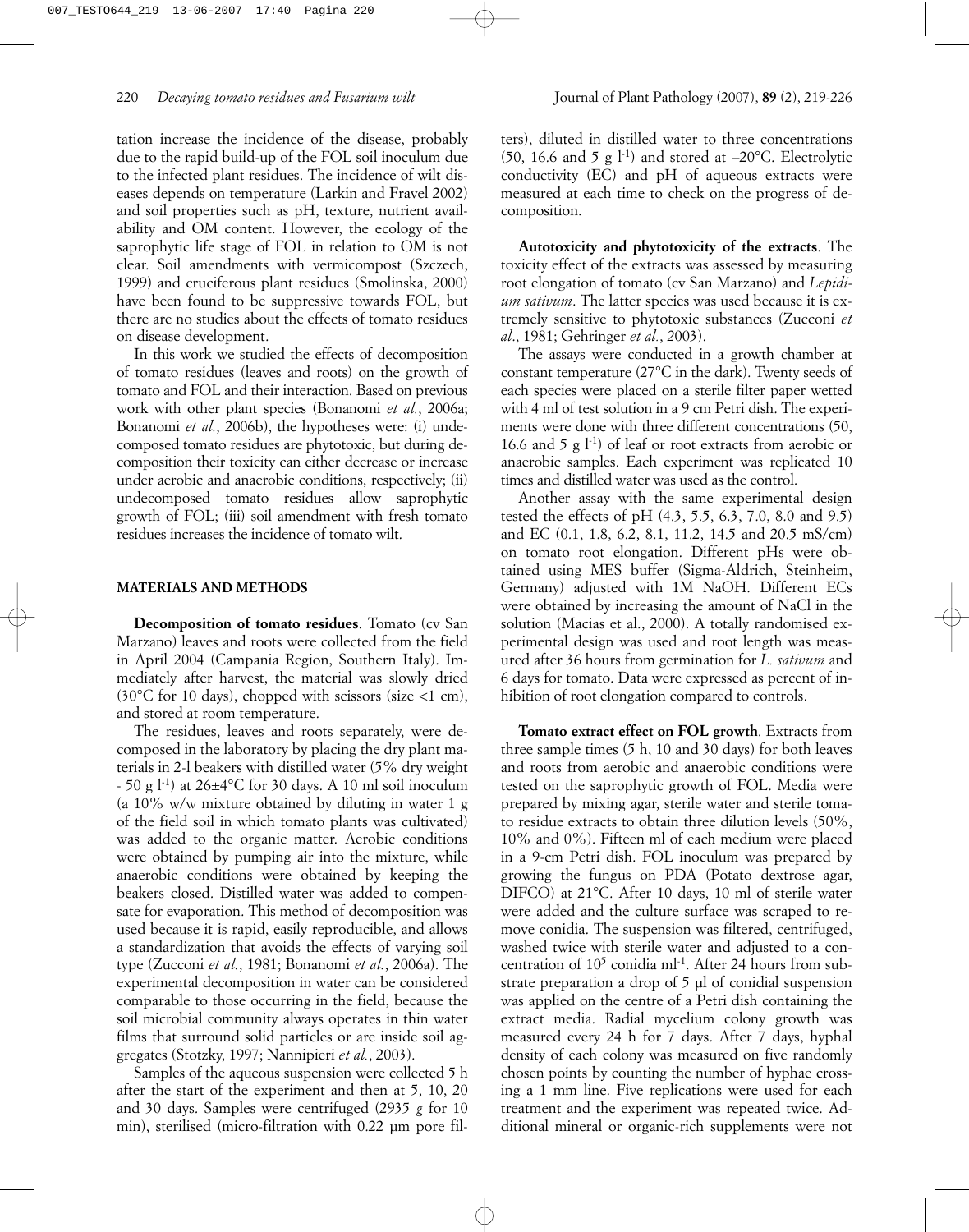used in this test in order to verify if tomato extracts could sustain FOL saprophytic growth.

**Effect on FOL wilt of amending soil with tomato residues**. In this experiment the effect of soil amendment with undecomposed tomato leaves on FOL disease incidence was tested. Tomato seeds of the susceptible cultivar San Marzano were planted in a sterile potting mix (autoclaved twice) and grown in seedling plug trays (plug size  $2 \times 3 \times 5$  cm, 180 plug per tray). Inoculum was prepared as described above and the concentration adjusted to  $10^5$  and  $10^6$  conidia ml<sup>-1</sup>. After 10 days, seedlings were transplanted and infected by a standard root-dip inoculation method (Larkin and Fravel, 2002). Roots of uprooted seedlings were submerged in the conidial suspensions for 10 min and then planted in pots (12 cm diameter, three plants/pot) filled with field soil. All experiments were carried out with nonsterilized sandy-clay soil with the following characteristics: pH = 7.1, OM =  $2.3\%$ , total N =  $1.42$  g kg<sup>-1</sup> with C/N of 9.4,  $P_2O_5 = 156$  mg kg<sup>-1</sup>, K<sub>2</sub>O = 960 mg kg<sup>-1</sup>, Ca  $= 1975$  mg kg<sup>-1</sup>, Na = 72 mg kg<sup>-1</sup>, Fe = 35.6 mg kg<sup>-1</sup>, Mg  $= 467$  mg kg<sup>-1</sup>, Cu = 3.5 mg kg<sup>-1</sup>, Zn = 3.2 mg kg<sup>-1</sup> and  $Mn = 18.4$  mg kg<sup>-1</sup>. Tomato leaves were added to the potting media as dry material. The experimental design included soil amended with four levels of dry leaves  $(0\%, 1\%, 3\%$  and  $5\%$  w/w) and three levels of soil inoculum (no inoculum,  $10^5$  and  $10^6$  conidia ml<sup>-1</sup>). Each treatment was replicated ten times for a total of 120 pots, arranged in a greenhouse to a fully randomised design. The distribution was randomized again weekly to avoid microclimate effects. Plants were watered daily to field capacity and grown for 25 days (22°C day, 15°C night). Disease symptoms were monitored at 10, 17 and 21 days after inoculation and plants were classified into three groups, healthy, wilted and dead. After 25 days the plants were harvested and the root system washed under tap water. Total plant weight (root and shoot) was measured after drying for 72 h at 80°C.

**Data analysis**. Data were analysed statistically using standard analysis of variance (ANOVA) and significance was evaluated at *P*<0.05. Four-way ANOVA was performed to test the main effects and interactions of decomposition conditions (aerobic vs. anaerobic), plant materials (leaves vs. roots), decomposition time and extract concentration on the inhibition of *L. sativum* and tomato root growth separately. The same four-way ANOVA was applied to test the main effects and interactions on FOL hyphal density. One-way ANOVA was applied to test the effects of pH and EC on tomato root elongation. Finally, two-way ANOVA was performed to test the main effects and interactions of FOL inoculum (three levels) and addition of tomato residues (four levels) on the growth of tomato plants in the pot bioassay.

## **RESULTS**

**Autotoxicity and phytotoxicity of the extracts.** Inhibition of root growth of *L. sativum* and tomato was significantly affected by the decomposition conditions, plant material, decomposition time and extract concentration (Table 1). In both species, an increase in extract concentration caused a proportional increase in root growth inhibition (Figs. 1-2).

Aerobic and anaerobic decomposition conditions produced differences in phytotoxicity. At the start of decomposition, phytotoxicity was high for both *L. sativum* and tomato. However, in aerobic conditions phytotoxicity and autotoxicity progressively decreased during decomposition for both the leaf and root materials (Figs. 1-2). Undecomposed leaf extracts were slightly more phytotoxic and their phytotoxicity decreased more slowly than that of roots (Figs. 1-2). In contrast, when conditions were anaerobic, toxicity remained very high for concentrated extracts, and increased for lower extract concentrations during decomposition for roots (Figs. 1-2). However, in anaerobic conditions phytotoxicity and autotoxicity were high for both plant materials reaching comparable levels after thirty days.

The pH of the extracts from both leaves and roots rapidly increased during aerobic decomposition whereas it remained constant in anaerobic conditions (Fig. 3). The EC of the extracts ranged from 6.9 mS/cm for undecomposed leaves to 1.1 mS/cm for roots after 30 days of decomposition in aerobic conditions (Fig. 3). During decomposition the EC values obtained with leaves were always higher than those with roots; moreover they decreased slightly with roots and rapidly with leaves (Fig. 3).

Tomato root growth was significantly affected both by the pH (ANOVA F=7.04, *P*=0.01; Table 2) and the EC within the ranges tested (ANOVA F=229.5, *P*=0.001; Table 2). Root growth was inhibited by 26.7% at the lowest pH level, and by 100% at the EC value of 20.5 mS/cm (Table 2). However, pH and EC values did not affect tomato root growth within the ranges measured for both leaf and root extracts (compare Table 2 with Fig. 3).

**Tomato extract effect on FOL growth**. FOL radial mycelium growth and hyphal density were significantly affected by tomato residues, decomposition conditions, time, and extract concentrations (respectively ANOVA F=14.0 P<0.001; F= 27.1 P<0.001; F=806.1 P<0.001 and F=21.8 P=0.01). The statistical interactions between conditions x time and material x time were highly significant (P<0.001 in all cases). The highest hyphal density was observed on undecomposed extracts of both leaves and roots (Fig. 4). Hyphal density remained almost constant during anaerobic decomposition, but clearly decreased in aerobic conditions (Fig. 4). Similar behaviour was observed for mycelium radial growth rate (data not shown).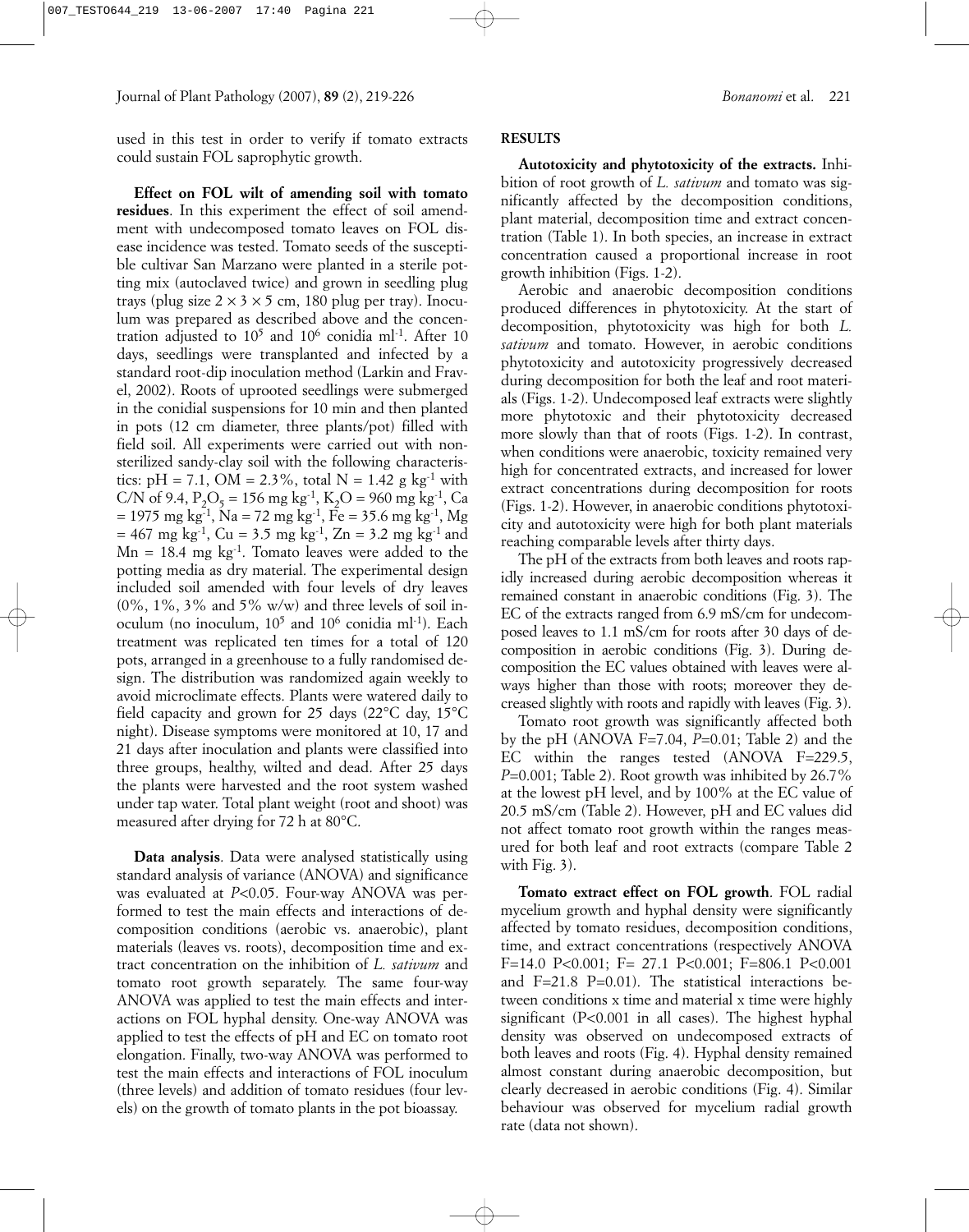

**Fig. 1.** Inhibition of root elongation compared to control (=0%) of *Lepidium sativum* by aqueous extracts of *Lycopersicon esculentum* leaves and roots at three concentrations (50, 16.6 and 5 g l<sup>-1</sup>, triangles, circles and squares, respectively), during aerobic and anaerobic decomposition. Data are averages of ten replicates, bars indicate  $\pm$ 1SE.



**Fig. 2.** Inhibition of root elongation compared to control (=0%) of *Lycopersicon esculentum* by aqueous extracts of *L. esculentum* leaves and roots at three concentrations (50, 16.6 and 5 g l<sup>-1</sup>, triangles, circles and squares, respectively), during aerobic and anaerobic decomposition. Data are averages of ten replicates, bars indicate ±1SE.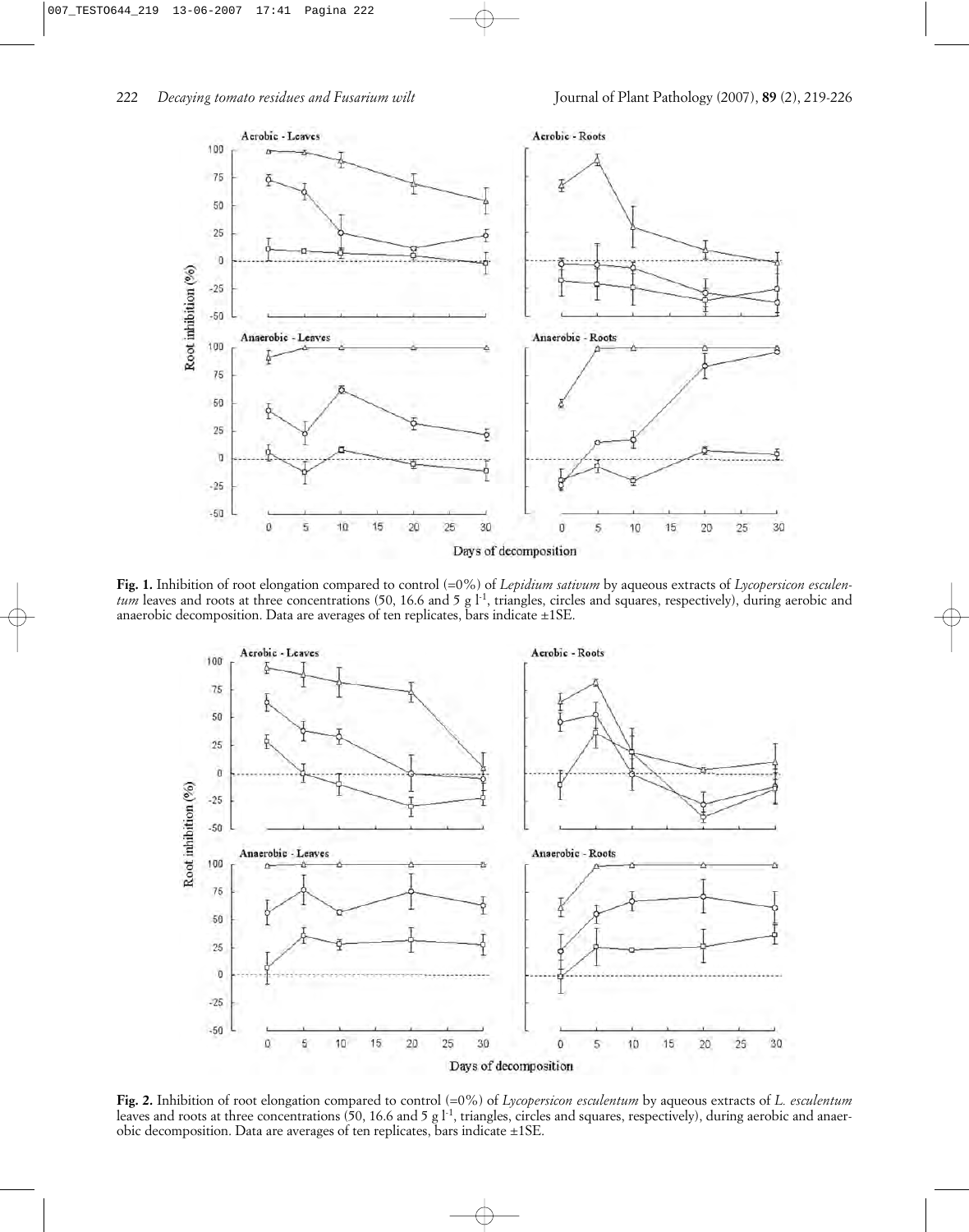**Effect on FOL wilt of amending soil with tomato residues**. Residues and inoculum levels significantly affected plant growth, while the interaction between these factors was not significant (respectively ANOVA F=29.6 *P*<0.001; F=11.9 *P*<0.001; F=0.93 *P*=0.47). Plant growth was reduced by amendment with tomato residues and FOL inoculum, and the effect was dependent on the concentration of these two factors (Fig. 5a).

The percentage of wilted plants was significantly affected by tomato residue concentrations, inoculum levels, time from inoculum and all interactions between the three terms (three-way ANOVA: *P* values always <0.01). In soil amended with tomato residues, wilt symptoms appeared immediately after transplanting (Fig. 5b), but only at high concentrations (3% and 5%). With the 3% residue amendment, tomato plants recovered from a 25% wilting after 10 days to a value of 8% after 17 days (Fig. 5b). On the FOL-inoculated plants, wilt symptoms appeared 17 days post-inoculation (Fig. 5b). Significant interactions occurred between FOL inoculum and residue amendments. Combinations of residues at 3% and FOL at concentrations of  $10^5$  and  $10^6$ , produced more wilted plants than the single factors (Fig. 5b). When residues were used at 5%, wilted plants reached the value of 100% after 21 days irrespective of the FOL inoculum concentration (Fig. 5b).

#### **DISCUSSION**

The ecology of the saprophytic life phase of soilborne pathogens and its role on the incidence of diseases are not completely understood (Zucconi, 1996; Hoitink and Boehm, 1999). Our study showed that decomposition of tomato leaves and roots has different effects on tomato plants and the phytopathogenic fungus FOL. The phytotoxicity of tomato residues was significantly affected by the type of plant material (leaves and roots) and by the conditions of decomposition. Moreover, soil amendment with undecomposed tomato leaves significantly increased the incidence of FOL wilt.

The initial phase of decomposition basically consists of plant tissue breakdown and subsequent release of cell content. At this stage, extracts of tomato leaves and roots were phytotoxic and autotoxic. As in previous studies, leaf tissue was more phytotoxic than roots (Bonanomi *et al.*, 2006a). After this initial high level, phytotoxicity during aerobic decomposition steadily decreased for both leaves and roots. However, under anaerobic conditions phytotoxicity increased during decomposition. These results agree with previous observations on both crop and plant species that showed similar behaviour during decomposition (Patrick, 1971; Bonanomi *et al.*, 2006a).

The observed toxicity cannot be explained by different values of pH and EC because root growth of both *Lepidium* (Bonanomi *et al.*, 2006a) and tomato plants (Table 2) were not directly affected by these parameters within the ranges observed during the decomposition experiments (Fig. 3). However, pH can influence the dissociation of allelochemical compounds such as organic acids thus increasing their toxicity in acidic conditions (Armstrong and Armstrong, 1999). This is consistent with our results that pH did not have a direct effect on the plants tested (Table 2), but that phytotoxicity was greater at the lowest pH values in anaerobic conditions. Moreover, although aqueous solutions with EC values above 8.1 mS/cm (Table 2) had a negative effect on tomato root growth, autotoxicity cannot be attributed to EC because after 30 days in anaerobic conditions its value was still below 4 mS/cm, a level that did not affect tomato root growth.

The autotoxicity of undecomposed tomato leaves was demonstrated by the soil bioassay. Depression of plant growth after addition of organic residues has been reported (Hodge *et al.*, 1998; Blum *et al.*, 1999; Conklin *et al.*, 2002) and related to N, and in some cases to P, net immobilization by microbial competition (Seligman *et al.*, 1986; Michelsen *et al.*, 1995). However, N starvation does not seem a plausible mechanism to explain growth depression in N rich conditions, i.e. for litter with a C:N ratio lower than 30 (Miller, 1996; Hodge *et*

10 g 8 필 7  $\overline{8}$ 5  $\overline{a}$ 8  $\overline{r}$ 6 EC (mS/cm) 5 4  $\mathbf 3$  $\overline{\mathbf{2}}$ Ï ġ  $\overline{0}$ 25  $\overline{5}$ 10 15 20 30 Days of decomposition

**Fig. 3.** Variation of pH (above) and EC (below) of aqueous extracts (concentrations of 50 g l<sup>-1</sup>) from *Lycopersicon esculentum* leaves (triangles) and roots (circles), in aerobic (open symbols) and anaerobic (closed symbols) decomposition conditions.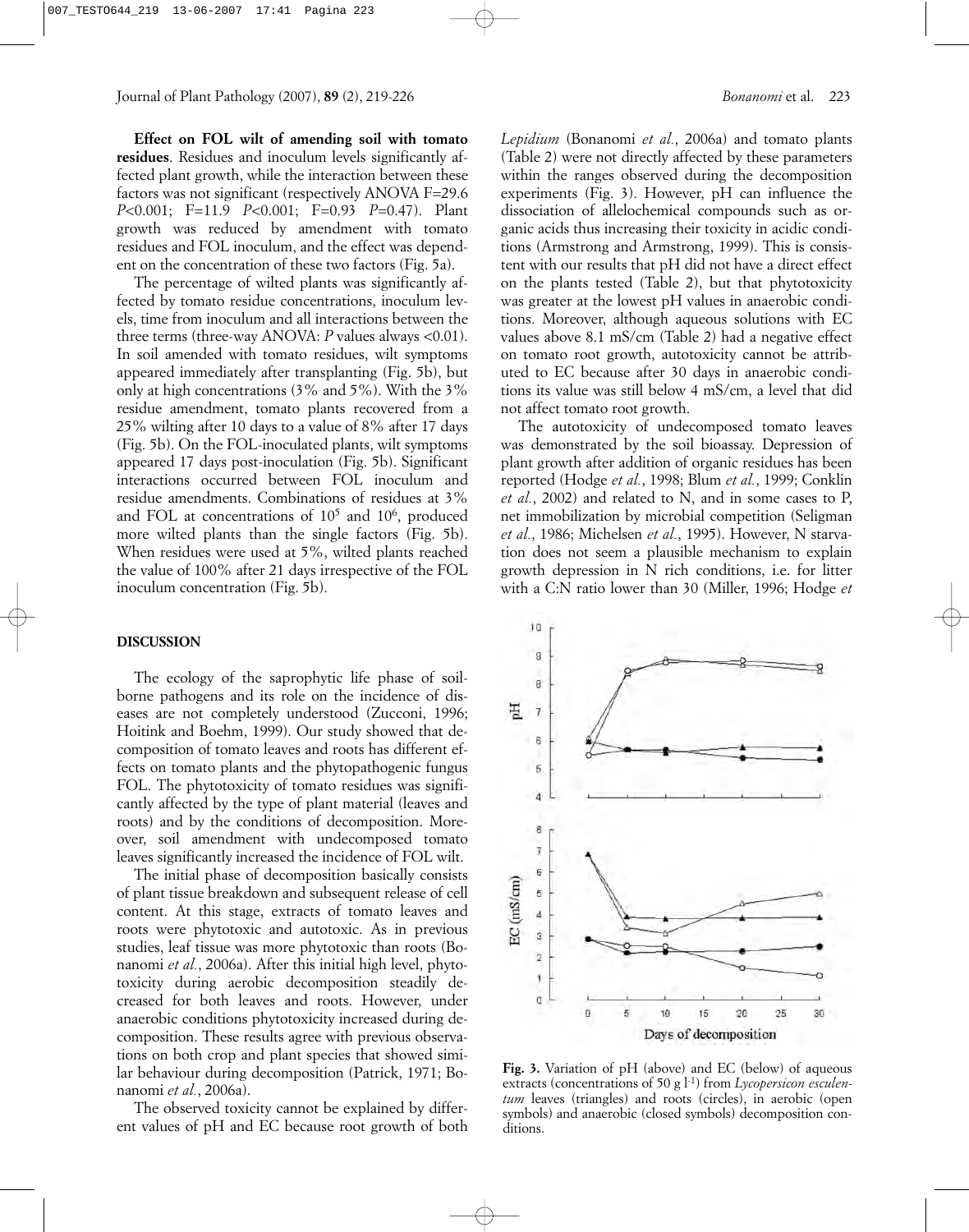*al.*, 1998) as for tomato resides (Murchiea *et al.*, 1999).

In contrast with plant responses, FOL radial growth and hyphal density were high on undecomposed tomato residues, but decreased in the presence of materials derived from the aerobic decomposition processes that also induce an abundant production of chlamydospores (data not shown). An explanation for the observed FOL behaviour may be related to its ability to use the energy and nutrients released during decomposition of residues. *Fusarium* species have often been described as aggressive saprophytes (Gordon and Okamoto, 1990), and pathogenic species maintain the ability to colonize crop residues (Gordon and Martyn, 1997). In a previous study, FOL saprophytic growth was investigated in the presence of organic carbon provided as purified substances (Steinberg *et al.*, 1999a), while the effects of complex OM such as crop debris or root exudates have been described only in a few reports (Steinberg *et al.*, 1999b). Smolinska (2000) showed that cruciferous residues (*Brassica juncea* and *Brassica napus*) have negative effects on FOL survival in soil, whereas Bonanomi *et al.* (2006b) showed that this fungus is able to use undecomposed olive mill residues for its saprophytic growth. These studies and our present results suggest that the fungal response is dependent on the type of OM used for amendment.

Our greenhouse assays showed that undecomposed tomato leaves increased the incidence of FOL wilt when soil was amended with tomato leaves at 1% and 3%. Soil amendment with undecomposed tomato leaves produced symptoms on tomato plants such as stunting, leaf yellowing and wilting, similar to those caused by FOL. However, these two factors could be distinguished by the timing of symptom development. Symptoms caused by undecomposed leaves were evident immediately after transplantation, but during the experiment the plants partially recovered from wilting (Fig. 5b). Generally, allelochemicals such as those released during decomposition show their negative effects on plants as soon as they come into contact with the roots, probably because they reduce water uptake (Blum *et al.*, 1999). In contrast, FOL symptoms appeared only after 17 days and increased in the speed of appearance when both FOL and leaf amendment were present.





**Fig. 4.** Inhibition of FOL hyphal density after 7 days by two concentrations  $(50\% = \text{open symbols}; 10\% = \text{closed symbols})$ of extracts from *Lycopersicon esculentum* leaves and roots obtained in aerobic (circles) and anaerobic (triangles) conditions during the decomposition. Positive values indicate inhibition, negative values stimulation compared to control (water agar); bars indicate ±1SE. Elongation of hyphae on extracts from leaves decomposed in aerobic conditions for 30 days was arrested immediately after germination of conidia.

**Fig. 5.** Plant growth (a) and wilting (b) of *Lycopersicon esculentum* in soil amended with four concentrations (0, 1, 3 and 5% w/w) of undecomposed leaves of *L. esculentum* and three concentrations (no inoculum,  $10^5$  = low and  $10^6$  conidia / ml<sup>-1</sup> = high) of FOL inoculum. Values are the average of ten replicates; bars indicate +1SE.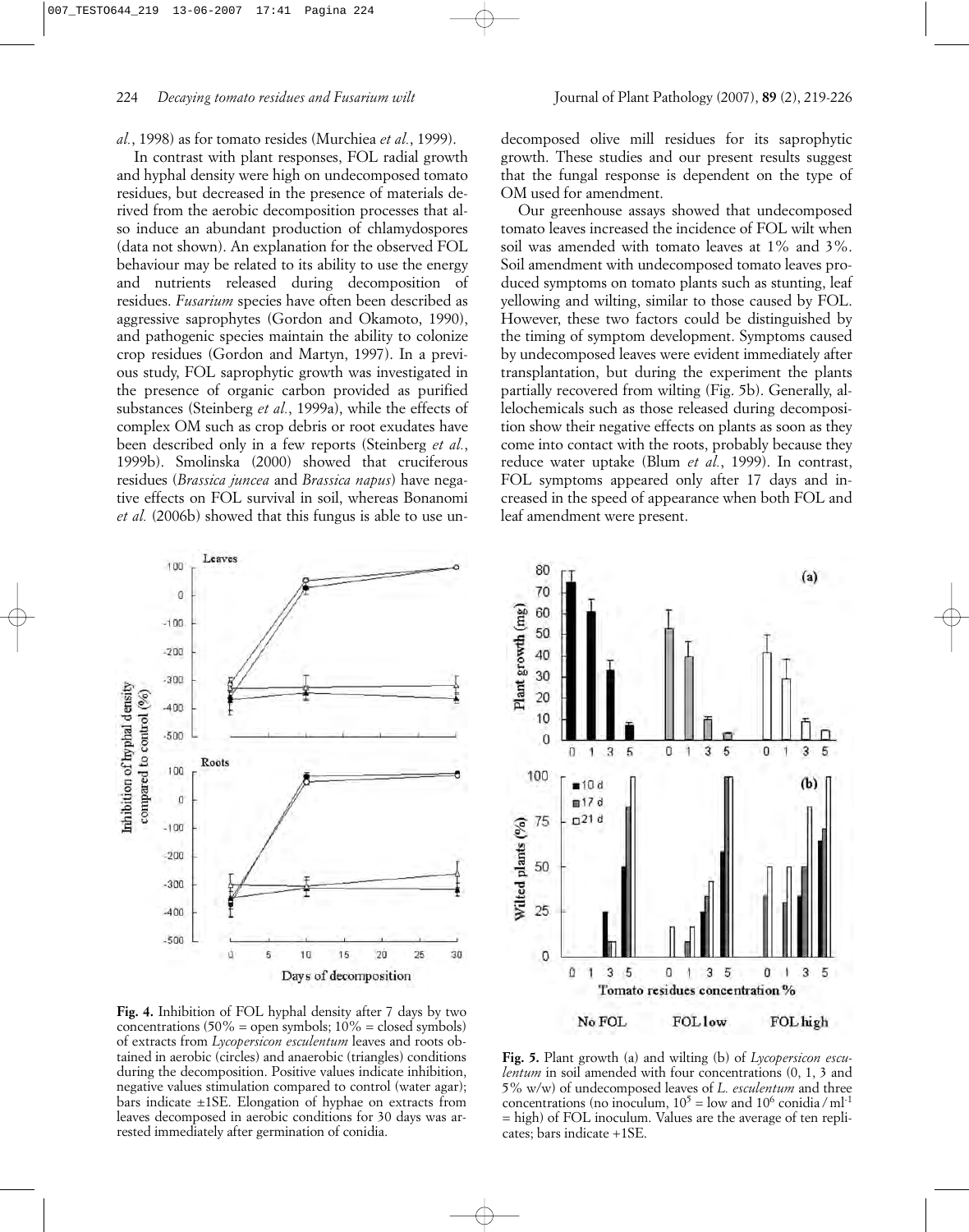To explain these results, three hypotheses may be proposed: (i) leaf autotoxicity could produce root lesions (root browning was observed, data not shown) that may facilitate an active FOL penetration (Olivain and Alabouvette, 1999); (ii) leaf autotoxicity may reduce plant growth and weakens the plants, which then become more susceptible to pathogen attack (Di Pietro *et al.*, 2003); (iii) the presence of undecomposed leaves in soil may improve FOL survival, growth (Fig. 4) and sporulation, causing a build-up of a larger inoculum potential.

Our study suggests that agronomic management that includes removal of tomato residues from the field could reduce FOL wilt incidence. However, the autotoxic effect could be avoided by promoting decomposition before transplantation. Furthermore, conditions like water-logging that produce anaerobiosis and consequently increase autotoxicity should be avoided. Our results support previous studies that reported an increase of root diseases induced by crop residues (Blok and Bollen, 1993), complex OM (Bonanomi *et al.*, 2006b), or purified phytotoxic compounds (Ye *et al.*, 2004). Further studies are needed to improve our understanding of the saprophytic ecology of soilborne pathogens, as an essential step to obtain their control.

## **ACKNOWLEDGEMENTS**

We thank Prof. Franco Zucconi for the very useful discussions on the subject of phytotoxicity of organic matter.

## **REFERENCES**

- Agrios G.N., 2005. Plant Pathology. 5<sup>th</sup> Edition, Elsevier Academic Press, Burlington, MA, USA.
- An M., Pratley J.E., Haig T., 2001. Phytotoxicity of *Vulpia* residues: IV. Dynamics of allelochemicals during decomposition of *Vulpia* residues and their corresponding phytotoxicity. *Journal of Chemical Ecology* **27**: 395- 407.
- Armstrong J., Armstrong W., 1999. *Phragmites* die-back: toxic effects of propionic, butyric and caproic acids in relations to pH. *New Phytologist* **142**: 201-217.
- Blok W.J., Bollen G.J., 1993. The role of autotoxins from root residues of the previous crop in the replant disease of asparagus. *Netherlands Journal of Plant Pathology* **99**: 29-40.
- Blum U., Shafer S.R., Lehman M.E., 1999. Evidence for inhibitory allelopathic interactions involving phenolic acids in field soils: concepts vs. an experimental model. *Critical Review of Plant Science* **18**: 673-693.
- Bonanomi G., Legg C., Mazzoleni S., 2005. Autoinhibition of germination and seedling establishment by leachate of *Calluna vulgaris* leaves and litter. *Community Ecology* **6**: 203-208.
- Bonanomi G., Sicurezza M.G., Caporaso S., Esposito A., Mazzoleni S., 2006a. Phytotoxicity dynamics of decaying plant materials. *New Phytologist* **169**: 571-578.
- Bonanomi G., Giorgi V., Del Sorbo G., Neri D., Scala F., 2006b. Olive mill residues affect saprophytic growth and disease incidence of foliar and soilborne plant fungal pathogens. *Agriculture Ecosystems and Environment* **115**: 194-200.
- Conklin A.E., Susan M.E., Liebman M., Lambert D., Gallandt E.R., Halteman W.A., 2002 Effects of red clover (*Trifolium pratense*) green manure and compost soil amendments on wild mustard (*Brassica kaber*) growth and incidence of disease. *Plant and Soil* **238**: 245-256.
- Croteau G.A., Zibilske L.M., 1998. Influence of papermill processing residuals on saprophytic growth and disease caused by *Rhizoctonia solani*. *Applied Soil Ecology* **10**: 103- 115.
- Di Pietro A., Madrid M.P., Caracuel Z., Delgado-Jarana J., Roncero M.I.G., 2003. *Fusarium oxysporum*: exploring the molecular arsenal of a vascular wilt fungus. *Molecular Plant Pathology* **4**: 315-325.
- Fravel D., Olivian C., Alabouvette C., 2003. *Fusarium oxysporum* and its biocontrol. *New Phytologist* **157**: 493-502.
- Gehringer M.M., Kewada V., Coates N., Downing T.G., 2003. The use of *Lepidium sativum* in a plant bioassay system for the detection of microcystin-LR. *Toxicon* **41**: 871-876.
- Gordon T.R., Martyn R.D., 1997. The evolutionary biology of *Fusarium oxysporum*. *Annual Review of Phytopathology* **35**: 111-128.
- Gordon T.R., Okamoto D., 1990. Colonization of crop residue by *Fusarium oxysporum* f.sp. *melonis* and other species of *Fusarium*. *Phytopathology* **80**: 381-386.
- Hodge H., Stewart J., Robinson D., Griffiths B.S., Fitter A.H., 1998. Root proliferation, soil fauna and plant nitrogen capture from nutrient-rich patches in soil. *New Phytologist* **139**: 479-494.
- Hoitink H.A.J., Fahy P.C., 1986. Basis for the control of soilborne plant pathogens with composts. *Annual Review of Phytopathology* **24**: 93-114.
- Hoitink, H.A.J., Boehm M.J., 1999. Biocontrol within the context of soil microbial communities: a substrate-dependent phenomenon. *Annual Review of Phytopathology* **37**: 427- 446.
- Larkin R.P., Fravel D.R., 2002. Effects of varying environmental conditions on biological control of *Fusarium* wilt of tomato by non-pathogenic *Fusarium* spp.. *Phytopathology* **92**: 1160-1166.
- Lockwood J.L., 1977. Fungistasis in soil. *Biological Reviews* **52**: 1-43.
- Macias F., Castellano D., Molinillo J.M.G., 2000. Search for a standard phytotoxic bioassay for allelochemicals. Selection of standard target species. *Journal of Agricultural and Food Chemistry* **48**: 2512-2521.
- Makino T., Takahashi T., Sakurai Y., Nanzyo M., 1996. Influence of soil chemical properties on adsorption and oxidation of phenolic acids in soil suspension. *Soil Science Plant Nutrition* **42**: 867-879.
- Manici L.M., Caputo F., Babini V., 2004. Effect of green manure on *Pythium* spp. population and microbial communities in intensive cropping systems. *Plant and Soil* **263**: 133- 142.